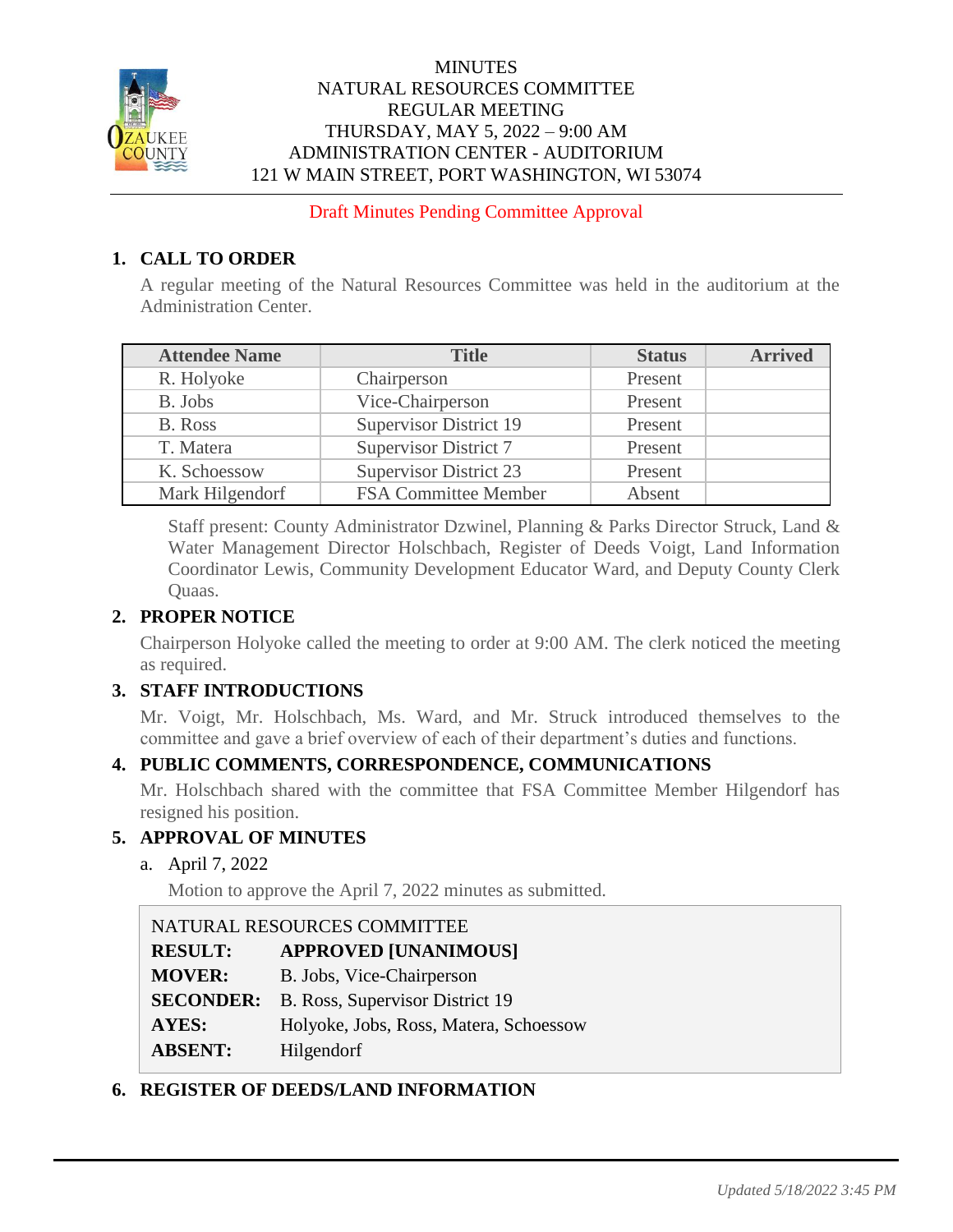#### *a. Management/Financial/Informational Reports*

## 1. Register of Deeds Reports

Questions regarding the indexing digitization project.

# **7. VOLUNTEER TO SERVE ON THE ENERGY ACTION COMMISSION**

Chairperson Holyoke volunteered to be the Natural Resources Committee representative on the Energy Action Commission.

## **8. VOLUNTEER TO SERVE ON THE LAND PRESERVATION BOARD**

Supervisor Schoessow volunteered to be the Natural Resources Committee representative on the Land Preservation Board.

In order to accommodate an interested public commenter, Supervisor Ross suggested the Committee move ahead in the agenda to Planning & Parks Department action item: Minor Land Division, there were no objections.

## **9. UNIVERSITY EXTENSION OFFICE**

#### *a. Management/Financial/Informational Reports*

## 1. Extension Reports

Ms. Ward updated the committee on restrictive covenants research and upcoming events.

## **10. LAND AND WATER MANAGEMENT DEPARTMENT**

- *a. Action Items:*
	- 1. Fund For Lake Michigan Grant Agreement for Grant: 20220679 to Support the Clean Farm Families\*

Motion to approve the Fund for Lake Michigan Grant Agreement for Grant: 20220679.

| NATURAL RESOURCES COMMITTEE |                                                  |  |
|-----------------------------|--------------------------------------------------|--|
| <b>RESULT:</b>              | <b>APPROVED [UNANIMOUS]</b>                      |  |
| <b>MOVER:</b>               | B. Jobs, Vice-Chairperson                        |  |
|                             | <b>SECONDER:</b> B. Ross, Supervisor District 19 |  |
| <b>AYES:</b>                | Holyoke, Jobs, Ross, Matera, Schoessow           |  |
| <b>ABSENT:</b>              | Hilgendorf                                       |  |

## 2. Increase of Revenue Budget Amendment - Fund for Lake Michigan to Support the Clean Farm Families Soil Health Initiatives\*

Motion to approve the increase of revenue budget amendment recognizing \$50,000 from the Fund For Lake Michigan to support the Clean Farm Families soil health initiatives. This budget amendment will move forward to the Finance Committee for further action.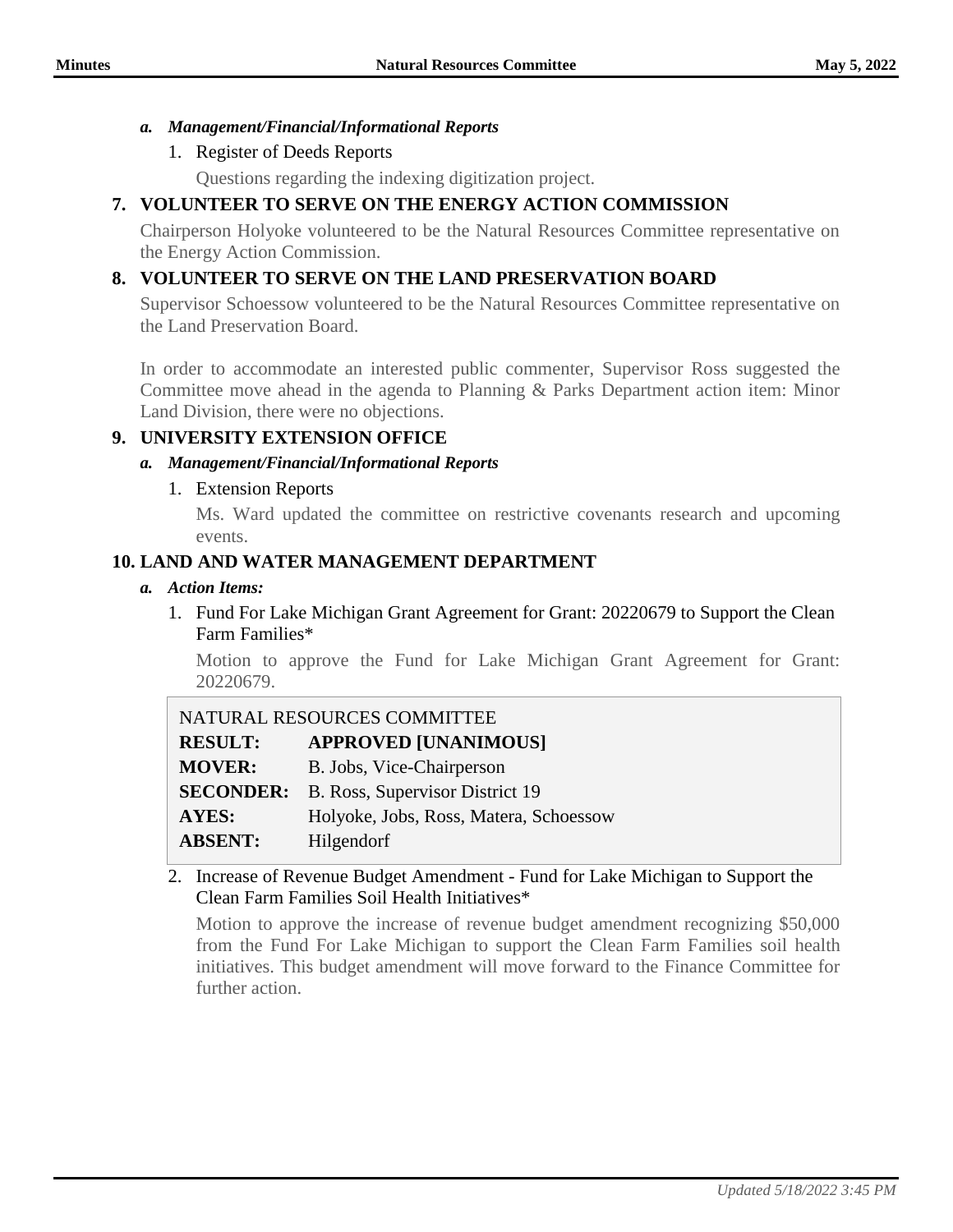|                   | NATURAL RESOURCES COMMITTEE              |  |
|-------------------|------------------------------------------|--|
| <b>RESULT:</b>    | APPROVED AND FORWARDED [UNANIMOUS] Next: |  |
|                   | 5/26/2022 8:30 AM                        |  |
| <b>MOVER:</b>     | T. Matera, Supervisor District 7         |  |
| <b>SECONDER:</b>  | K. Schoessow, Supervisor District 23     |  |
| AYES:             | Holyoke, Jobs, Ross, Matera, Schoessow   |  |
| <b>ABSENT:</b>    | Hilgendorf                               |  |
| $0.022 \text{ m}$ | $\cdot$ $\sim$ $\sim$ $\cdot$<br>$\sim$  |  |

#### 3. 2023 Wisconsin Clean Sweep Grant Solicitation Request for Agricultural and Household Hazardous Waste Collections\*

Motion to approve submittal of the 2023 Clean Sweep Grant Application to the Wisconsin Department of Agriculture, Trade and Consumer Protection.

| NATURAL RESOURCES COMMITTEE |                                        |  |
|-----------------------------|----------------------------------------|--|
| <b>RESULT:</b>              | <b>APPROVED [UNANIMOUS]</b>            |  |
| <b>MOVER:</b>               | B. Ross, Supervisor District 19        |  |
| <b>SECONDER:</b>            | B. Jobs, Vice-Chairperson              |  |
| <b>AYES:</b>                | Holyoke, Jobs, Ross, Matera, Schoessow |  |
| <b>ABSENT:</b>              | Hilgendorf                             |  |

## *b. Management/Financial/Informational Reports*

### 1. Land & Water Management Reports\*

Representatives from the Federal Emergency Management Agency (FEMA) will host a Flood Map Information Open House for Ozaukee County on June 1.

The County closed on the 1936 Edgewater Dr. property.

## **11. PLANNING AND PARKS DEPARTMENT**

## *a. Action Items:*

1. Minor Land Division – Nick Gripentrog and Kelly Welsh, owner and agent/applicant, 175 Sunset Lane, Cedarburg, WI 53012, are requesting land division approval for a minor land division by Certified Survey Map (CSM) in accord with Section 7.1400 (Land Division Requirements) of the County Ordinance. The Property, located at 175 Sunset Lane, Cedarburg, WI 53012, Town of Cedarburg, Ozaukee County, Wisconsin, being a redivision of Lots 15 & 16, Block 1, in Pioneer Acres, a subdivision of a part of the Northeast 1/4 and Southeast 1/4 of the Southwest 1/4 of Section 34, Township 10 North, Range 21 East, in the Town of Cedarburg, Ozaukee County Wisconsin. Parcel Number(s): 03-061-01-15-001. Total Acreage to be divided: approximately +/-2.8148 acres.

Neighboring property owner Jeff Brey was allowed to speak in regards to this matter. Mr. Brey expressed his concerns about the proposed land division and shared some history on the property.

Mr. Struck reviewed the minor land division findings and staff report. Mr. Struck distributed communications received from several neighboring property owners that were received by the Planning and Parks Department prior to the meeting.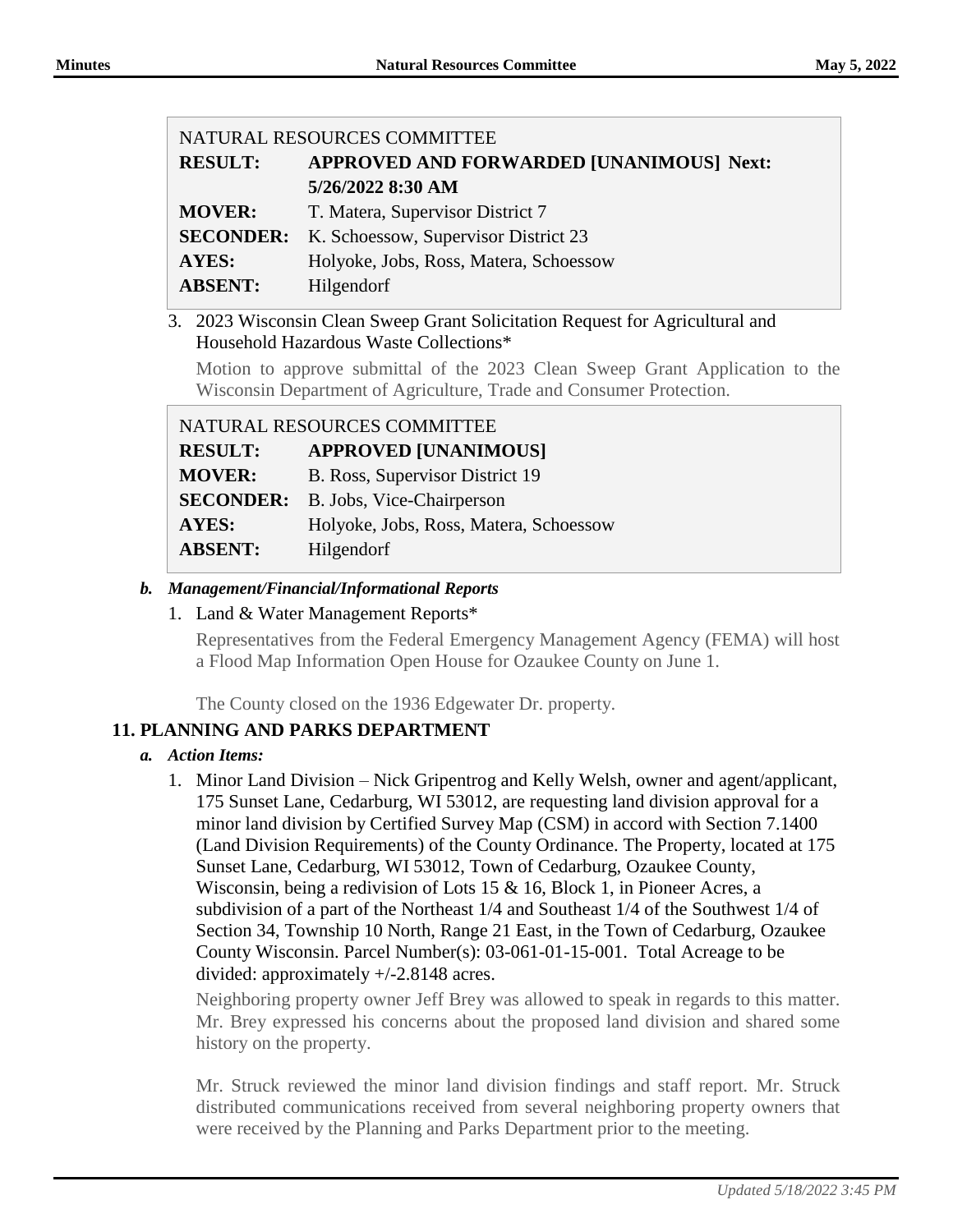Discussion on conditions and corrections to the land division, communication with the landowner, and the need to acquire more information before proceeding.

Motion to postpone this item until the June 2, 2022 meeting to gather more information.

| NATURAL RESOURCES COMMITTEE |                                                       |  |
|-----------------------------|-------------------------------------------------------|--|
| <b>RESULT:</b>              | POSTPONE [UNANIMOUS] Next: 6/2/2022 9:00 AM           |  |
| <b>MOVER:</b>               | B. Ross, Supervisor District 19                       |  |
|                             | <b>SECONDER:</b> K. Schoessow, Supervisor District 23 |  |
| AYES:                       | Holyoke, Jobs, Ross, Matera, Schoessow                |  |

Reverted to the order of the agenda.

## 2. Bid and Contract for Tree Planting and Maintenance Services in the Ozaukee County Park System

Questions regarding warranties, tree quantity, and specifications.

Motion to accept the bid from Dan Larsen Landscaping, Inc. and approve contractual services contract, contingent upon Corporation Counsel approval, with Dan Larsen Landscaping, Inc. for a not to exceed sum of \$75,019, which includes a 15% contingency to cover any potential change orders, for tree planting and maintenance in the Ozaukee County Park System.

| NATURAL RESOURCES COMMITTEE |                                        |  |
|-----------------------------|----------------------------------------|--|
| <b>RESULT:</b>              | <b>APPROVED [UNANIMOUS]</b>            |  |
| <b>MOVER:</b>               | B. Ross, Supervisor District 19        |  |
| <b>SECONDER:</b>            | B. Jobs, Vice-Chairperson              |  |
| AYES:                       | Holyoke, Jobs, Ross, Matera, Schoessow |  |

#### *b. Discussion Items:*

#### 1. Waubeka Mill and Button Factory Site - Land Donation

Mr. Struck provided background information on the property and the proposed donation from the landowner. Discussion on the history of the property, Ozaukee County's involvement, and the property owner's intentions.

## 2. Update on Lion's Den Gorge Nature Preserve Pavilion and HH Peters Youth Camp Building ADA Remodel Construction Change Orders

Supply chain issues and parts no longer being produced is causing the change orders at Lion's Den Gorge Nature Preserve Pavilion.

There has been unexpected utility work at the HH Peters Youth Camp building. Still under budget for the project.

3. Update on Planning and Parks Department Capital Projects and Ecological Division Projects